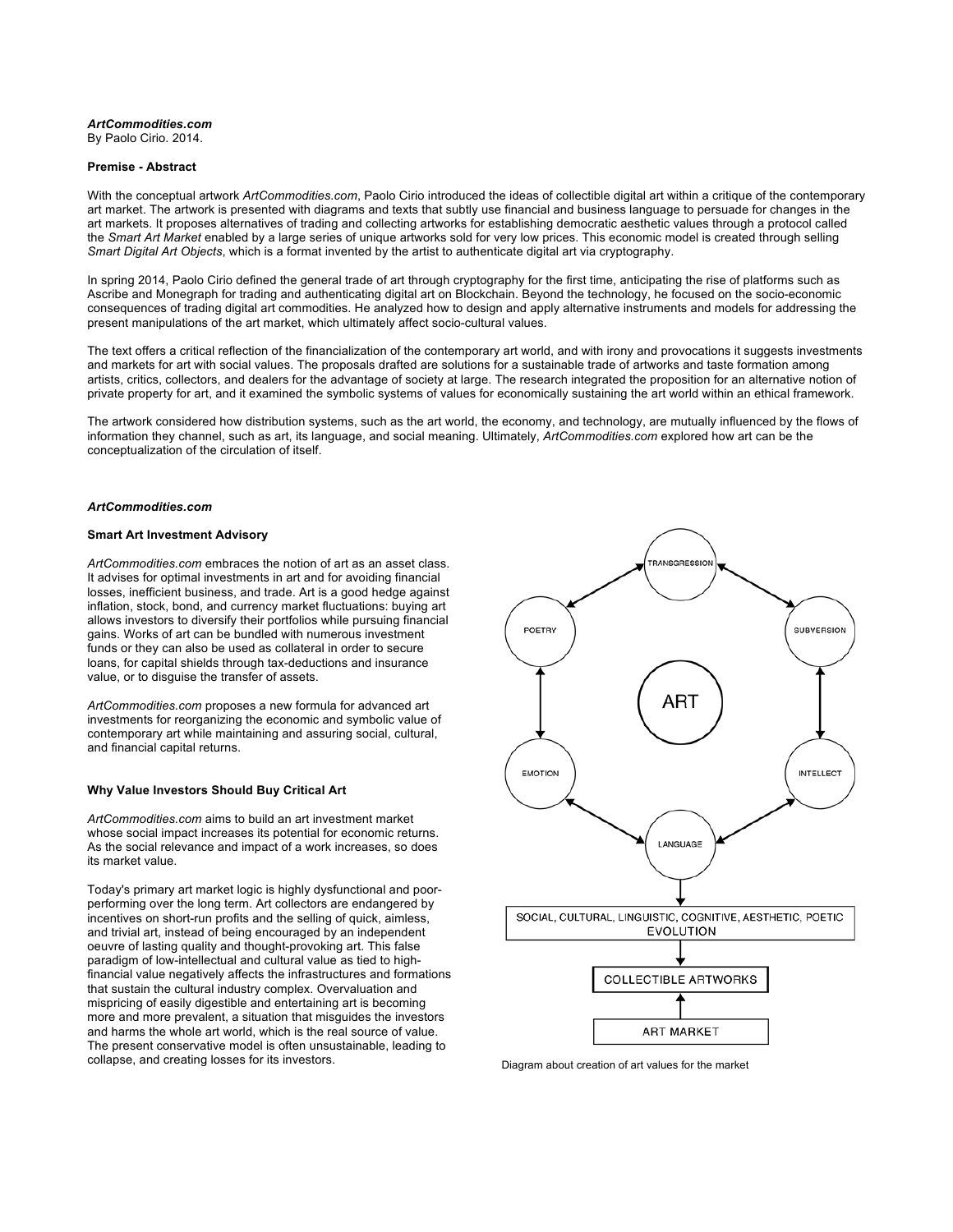

The traditional inefficient investment model

## **A simple economic analysis on the production of values of artworks**

Symbolic value can be exchanged for high economic value, however commercial value is often exchanged for the symbolic, making the market unreliable. Misleading dominant economic forces have influenced popular taste and the artistic canon, which ultimately determines a false system of values. *ArtCommodities.com* is committed to building symbolic and intellectual capital for creating a new market value of art, and promoting the equation between social value, artistic significance and economic development. Art is a concept of value constantly requiring its own reevaluation. However, the factors influencing the valuation and validation of contemporary art, artistic reputation, and credibility are too often determined by the economic conditions and status of its producers, dealers, and buyers. *ArtCommodities.com* wants to invert this paradigm, and assert a new scenario where the social validation of art influences its economic value, which is then redistributed to the social bodies that fuel and create the art economy itself. Economic evaluation should be democratic, hence conditioned by discernible quality and accessible artworks. *ArtCommodities.com* promotes a new age of critique, awarding prestige and cultural capital to critical art, and encouraging its appreciation by popular audiences. Many have questioned the authority of cultural experts and how they could legitimate their own valuations to generate estimations for inflating the value of artworks. Today, within the sphere of the contemporary visual arts, the agents whose interests determine the dominant values of art are mainly large institutional investors. Through their acquisitions these agents shape artistic reputations and taste, and establish the art market's elitist character. The role of the public expert has been gradually replaced by financial ventures in the art market, which has shifted both intellectual and monetary values to bend to these power dynamics. Experts themselves have lamented this questionable inflation of superficial values in the art market, a scheme that ultimately harms both collectors and artists.

## **Some common art market deceptions**

1) Insider trading via privileged access to information is common practice. Dealers often offer art to auctions to drive prices up by bidding on their own sales, or they simulate sales by lending artworks to institutional investors for inflating their relevance. The lack of independent information on this trade endangers everyone in the art market.

2) Dominant art funds have higher acquisition budgets than public museums, and are able to manipulate the art market and extend their influence on the art world through tax-deductible donations to museums, sponsorships, and several types of advertorials in art publications.

3) Some collectors and art investors may only support artists who are subject to a celebrity or fashion logic, rather than artists who represent the real spirit of the time and medium of the contemporary.

## **Goals for high performance investments and acquiring social reputation and prestige as art collector**

1) Establishing transparency in the market about prices and ownership by utilizing reliable sources of information.

2) Creating a market to maintain independent and autonomous production with democratic valuation of art that guarantees economic stability.

3) Supporting art that represents meaningful social and historical process, or art with socially transformative purposes.



The proposed efficient investment model

## **Smart Art Economic Model**

The economic model for a *Smart Art Market* presents a new logic of trade and valuation, ensuring fair access, distribution, and acquisition for every type of art collector. It proposes a business model for contemporary art sales based on abundance and not on scarcity, driven by transparency and reliant on a mass of collectors, rather than a select few. Investing in abundant collectable artworks can be seen as owning blocks of shares of a financial commodity. Collectors from the *Smart Art Market* can invest in this type of art commodity and they are supported by a discerned and accessible valuation system.

## **Business goals of ArtCommodities.com**

1) Providing the collectors an alternative art financial investment portfolio with cost-effective solutions.

2) Reestablishing the real economic and social values of art, which are the foundations of a healthy market.

3) Competing against an unregulated, opaque, and volatile market which is producing financial losses and mistrust.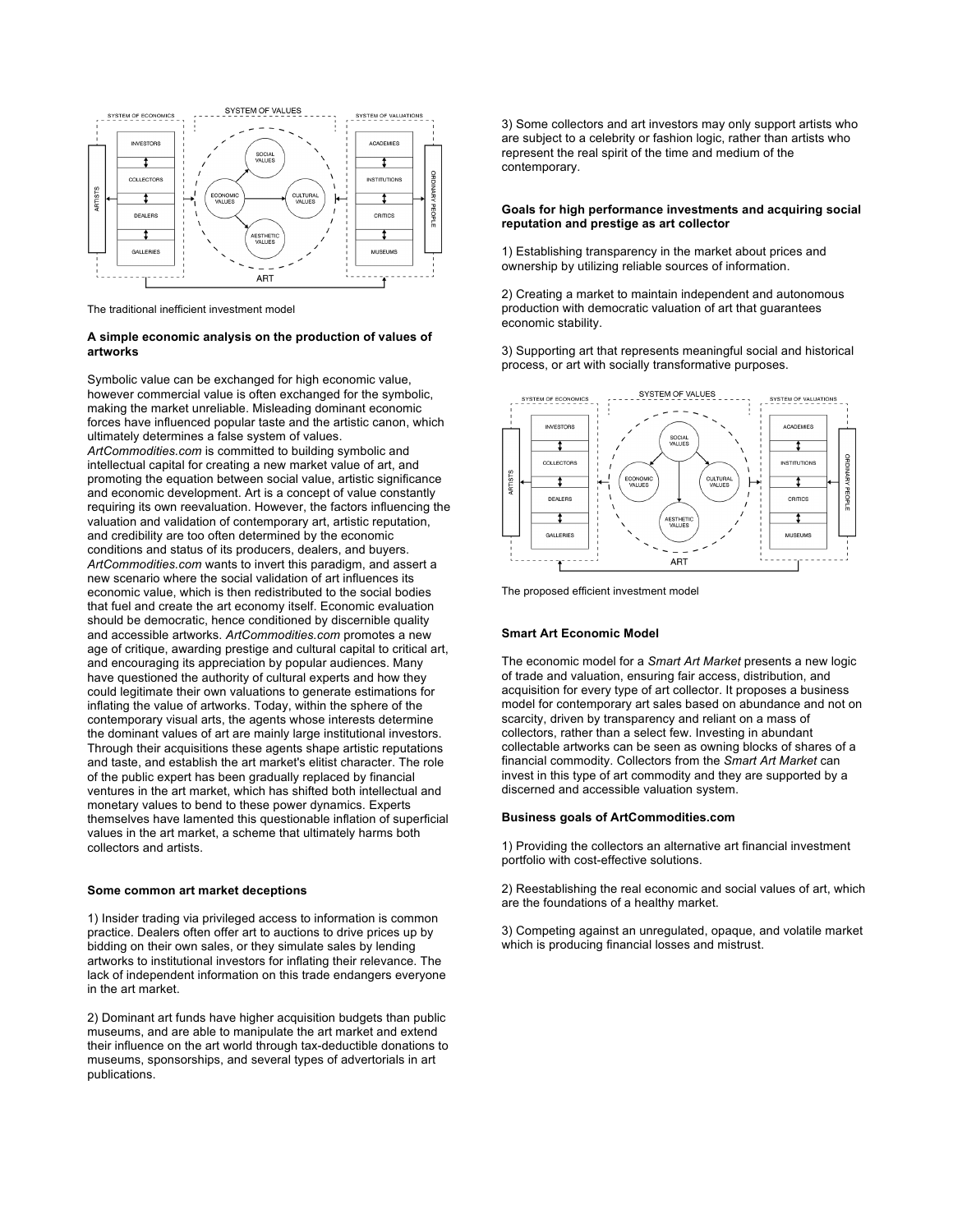### **A mediation system for innovating systems of value**

The *Smart Art Market* proposes an economy similar to those of other cultural industries, in which profit is driven by appreciation by a large audience. This model circumvents traditional intermediaries or middlemen within the market, allowing for direct exchange between producers and consumers of cultural products, and new patterns of taste formation within the art industry. Shifting the sale of contemporary art to a model more similar to those proposed within music and cinema enables mass collectors to express their opinions visibly and widely, challenging the separate status of the professional critic, and inaccessibility in the art market. Such collaborative filtering would enable a new process for the creation and assignment of cultural value.

### **Leverage technology opportunities**

The *Smart Art Market* leverages digital and network technologies to advance today's art trade. Internet networks facilitate, accelerate, and expand the distribution of art commodities, which increases potential access to investment by any demographic capable of market exchange. Easy reproduction of digital artifacts is another benefit that increases the access and share of copies of art commodities for viral-marketing. Yet, the uniqueness of the individual artworks is assured by crypto-algorithms that sign and verify the authenticity of the artworks. This means of ensuring the authenticity of digital artworks is a new opportunity for the art market. The mathematical impossibility of art forgery of *Digital Art Commodities* ensures the investment of the art collectors against fraudulent activity that frequently occurs in the traditional art market.

#### **Costs of production**

The artworks that are traded within this model are by nature cost-effective, due to the low material resources required for their production. As such, the prices of art commodities are independent of these concerns. This inherently low cost of management and fabrication is a characteristic that is specific to the model and technology of the *Smart Art Market*. This particular model supplements the opportunity for higher financial returns for both artist and collector, while refining the intrinsic value of the artwork. Instead, the traditional art market often needs a substantial cash flow or liquidity to cover production, transport, marketing, and transaction costs, which limits the creation of artworks to high-earning artists or galleries and excludes critical and socially valuable art from the market. Furthermore, this model would eliminate many traditional upfront and additional costs of the art market including insurance, handling, storage, shipping, preservation, and ownership costs, which are negative cash flow assets. Low-maintenance circulation and easily-transferred art commodities would also potentially lower carbon footprints.

#### **Protocol for the Smart Art Market for Critical Art**

- The market must be an open system of valuation, distribution, and trade.

- It promotes collecting with the aim of creating economic value for art with a critical edge and function.

- It is not a donation or crowding-source model, nor a form of patronage. Instead, it embraces personal expressive needs for possessing art that matters.

- It ensures access to the ownership of critical artworks enabled by affordable prices and simple digital platforms.

- Abundance and accessibility are favored over a model of scarcity, while social value is democratically established and preserved within a sustainable economy.

- Artworks sold through *ArtCommodities.com* are characterized as large series of unique pieces without multiples. Every art piece has unique characteristics, while the series of the same artwork can be composed of hundreds of thousands of pieces.

- The economic value of the individual art piece is intrinsic to its social, historical, and aesthetic value, which is determined by a wide audience that judges the social, emotional, and visual qualities that the piece offers to them.

- The authenticity and certification of the original and unique artwork is guaranteed by crypto-technology within digital signatures on a unique certificate of authenticity, the contract of ownership, and fingerprints for the individual art piece.

- Physical and digital copies of the artworks may be produced by collectors, furthering the premise that the value of a work increases as it is shared. Removing any restrictions against the reproduction of high resolution or printed copies of the artworks allows for them to multiply in infinite copies and modifications.

- The artwork can take any form and medium, including digital files, as long as the production and management costs for the series are incidental to the final sale price.

- The sale and resale of the artwork can take place with or without an intermediary, such as an art dealer, based on the contract's terms set between the artist and collector.

#### **Access to the market**

The model proposed has the ambition to bring quality art to the masses at affordable prices, enabled by its low transaction costs and little to no reliance on material resources. Today only a few can access and make use of the art market, which consequently radically affects the very meaning of art and its social role. Democratizing the art market through lower priced collectibles and digital distribution changes how art is consumed and experienced, thereby raising returns for both collectors and artists. Furthermore, better access to the market transcends the simple idea of making the market more democratic through lower prices, as today contemporary art suffers from a narrow audience and reach. This new model would generate wider interest in critical artworks, elevating both their social and economic significance.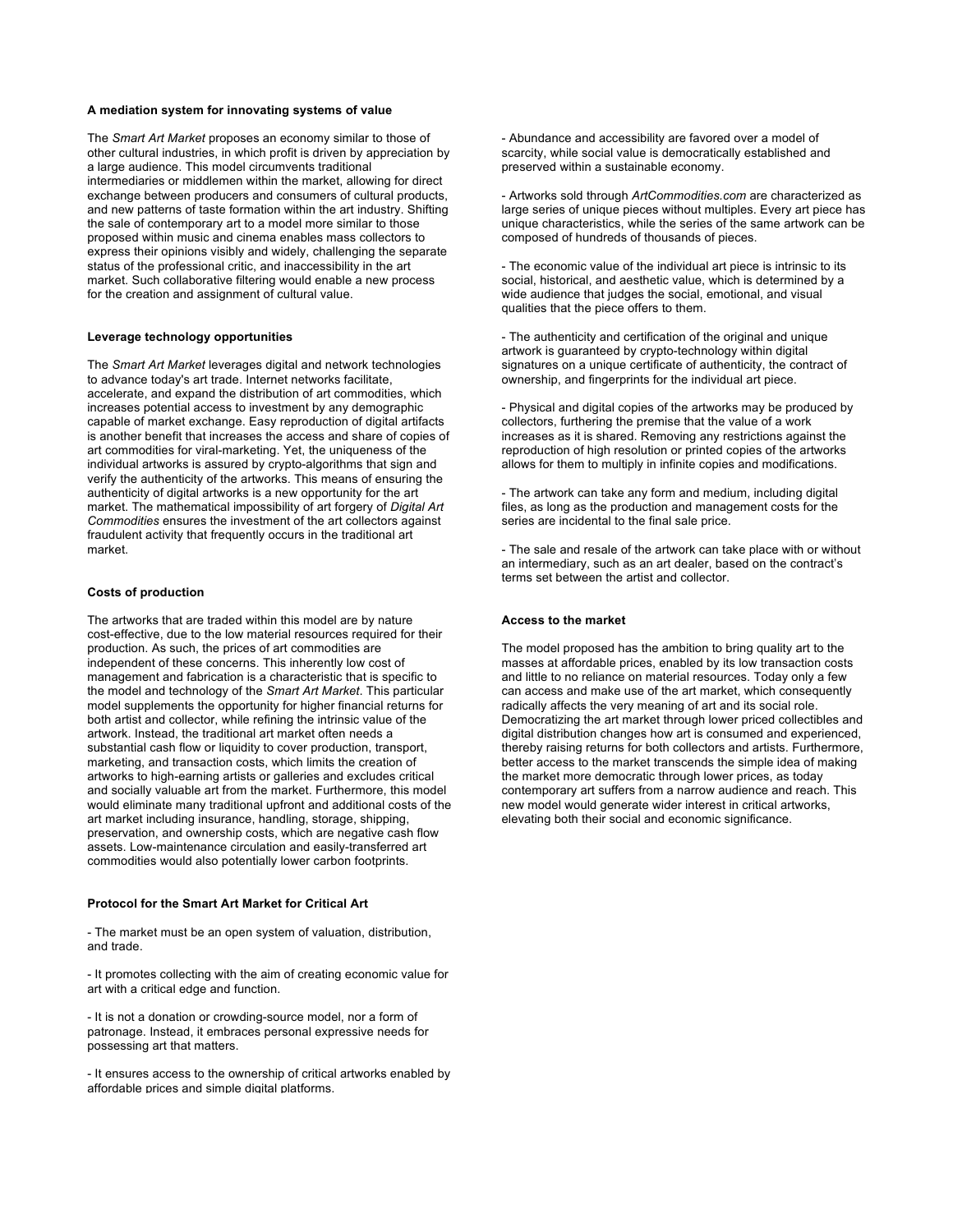### **Smart Digital Art Objects**

*Smart Digital Art Objects* are digital artworks in form of digital files that are certified by the artists.

A Digital Object is usually considered a digital file with any type of format and information, like a picture as a jpeg, a song as a mp3, or video files and even texts. Usually digital objects are infinitely duplicable. However it's possible to authenticate and certify the uniqueness of a digital object by attaching to it digital signatures, fingerprints, and contracts through cryptography's digital algorithms.

The potential of cryptographical certification also enables these digital art objects to be exchanged as property - like any other type of art object - which can be claimed through possessing the cryptographic keys for the object.

This type of property is different than the others we used to know. The object is still infinitely duplicable, easy transferable and it can be used and accessed by anyone, yet it has a defined owner.

This evolved and hybrid notion of private property is liberating the potential of properties to be enjoyed by anyone, while allowing private ownership. Copies of the property can be shared by everyone to prosper from the distribution of benefits generated from the actual goods, while the owner of the property is still able to care for it and claim ownership over the property.

Specifically, digital objects can be exchanged between peers, and yet can only have a single owner. They can be protected against theft and forgery through the use of cryptography, which assure their ownership.

The *Smart Digital Art Objects* look like regular files. When they are bought and owned by a collector they come with documents as such as Certificates of Authenticity validating the authorship, a contract attesting and defining the trade and ownership's terms, and records to prove the uniqueness and the origin of the artwork.

As in the traditional model, the ownership is certified and verified by documents that are signed by the parties involved in the transaction and the records that indicate the details of the property. With cryptography, the signatures, contracts, and records have refined security protocols fully embedded in property certification and verification systems. Although the cryptography is complex, owners of digital art objects don't need to know anything about it, because of the universality of the verification systems.



#### **Implementation of the Certification and Verification Protocol of** *Smart Digital Art Objects*

The implementation of the certification and the verification is managed through a self contained system of certificates that are pgp-signed with relevant details. The artist digitally signs the artwork with his private key, producing a unique hash-key that includes the documents that define the property exchange and authenticity.

The documents that certify the Smart Digital Art Objects:

- Certificate of Authenticity with details of the artwork sold.
- Contract between the artist and the buyer.
- Records of the artwork with pictures and Hash-ID of it.
- Public signature of the artist (PGP Public key and its ID hex)

Straightforward implementation of certification and authentication of the artwork:

- The artist signs the certificate of authenticity and the contract with his private PGP Key.

- The artist creates a Hash-ID of the artwork within the signed certificate and the contract, and releases it with the Digital Art Object.
- The artist delivers the artworks to the collectors with the Hash-ID and the other documents digitally signed.

Straightforward implementation of verification of the authenticity and ownership of the artwork:

- Evidence with the names and signatures on the contract and certificate regarding the artwork.

- Evidence with the Hash-ID of the artwork within the documents and signature.

- Evidence with the PGP Public Key on public keychain servers or printed documents.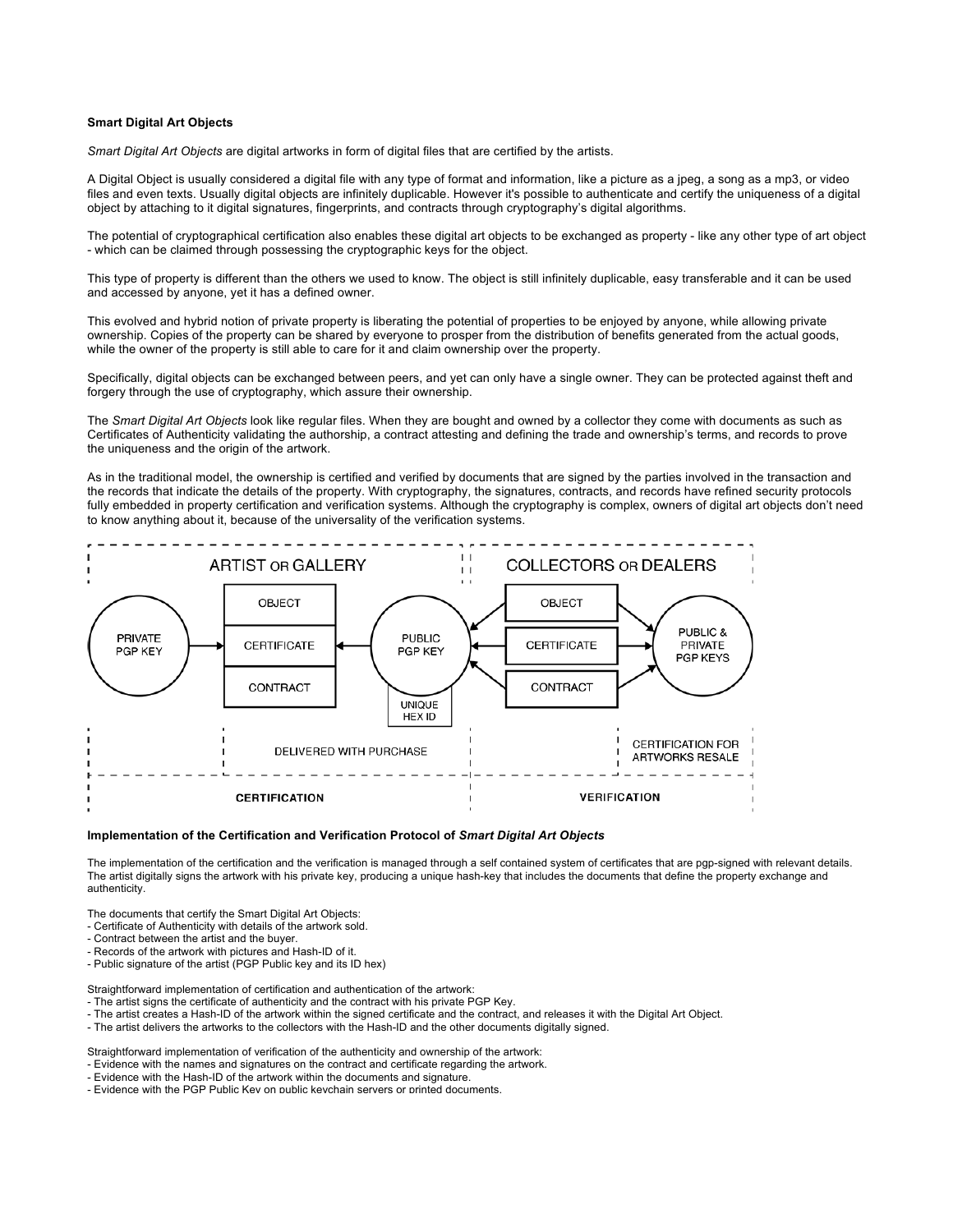### **Smart Art Trade**

The *Smart Digital Art Object* as defined by *ArtCommodities.com* is meant to strike a balance between the logic of an art market that thrives on privileging the unique object, and a contemporary visual culture that demands and is improved by increased public accessibility.

As such, each buyer receives both a public and privately encrypted version of the digital file. These dual iterations of each digital work allow for individual ownership, while at the same time enabling the public sharing of the work.

In a symbiotic relationship of financial and social value, the public dissemination and accessibility of these digital artworks will result in their increased social impact, which will in turn increase the monetary value of their private ownership.



# **General description of the Terms of Sale and Exchange**

The Artist agrees to provide the following to the Buyer:

- The *Digital Art Object* (the "artwork")
- A copy of the Contract signed by both the Artist and Buyer
- A Certificate of Authenticity
- Hash of artwork image
- Public encryption keys

These items must accompany the digital art object with any subsequent transfer or sale of the work and are required for proving the authenticity of the artwork.

The artwork may be reproduced under the terms of Creative Commons licensing for non-commercial use. The artwork may be exhibited in art and other public contexts.

The Buyer agrees to provide payment in full at the time of sale. Payments will be made directly to the artist, and not an intermediary such as an art dealer, unless where exceptions are noted.

The Buyer agrees to use the artwork at their own risk, and will not hold the artist liable for any damages due to the infringement of copyright, or other infractions within the artwork.

The Buyer agrees to fulfill the terms as explained in this Contract.

#### **General description of the Exchange Protocol**

- Agreement Pre-order: Prior to payment, buyers are required to agree that they will purchase the work. This stage is akin to a system of invoicing, where the expectation of a transaction is settled before money and goods are exchanged.

- Payment: Buyers will be directed through a payment system.

- Contract: As the sale of a work is confirmed, the buyer must agree to the terms of use and sale as described in an accompanying contract. This contract will address issues such as copyright control, reproduction rights, and the requirements for future transfer of the work.

## **Transfer of Work – Necessary Elements**

- Digital Object: The actual digital file or physical render of it.

- Certificate of Authenticity: Each Digital Art Object is accompanied by a Certificate of Authenticity. This Certificate must accompany the work at all times, and contains all information required for transferring the work.

- Contract: This Contract must also accompany the Certificate of Authenticity at all times, and must be consulted regarding any future transfer, sale, and reproduction of the work.

- Hash of Artwork Image: This code comprises the digital artwork.

- Public Keys PGP and ID-HEX: These encryption keys are necessary for certifying the digital work. Both artist and buyer private keys or "signatures" must be combined in order to prove ownership of the work. The buyer can use a biometric signature or network metadata in alternative to the PGP signature.

- Artist Signatures: The authenticity of a work is ensured by the inclusion of an artist's "signature," which here takes the form of a unique encryption key. Each work will be given a public key and a private key. The artist can sell the encrypted digital art file, which makes the artwork accessible only with the collector's PGP key.

- Buyer Signatures: In order to verify the unique digital art object, this key must be combined with the artist's private key, thereby ensuring the buyer's exclusive ownership. However, the buyer also has access to a public key, which may be used for sharing public versions of the work while maintaining the integrity of the unique digital art object.

- Delivery of Artwork & Certification Documents: The artwork will be delivered as bundled digital files or in another manner as appropriate.